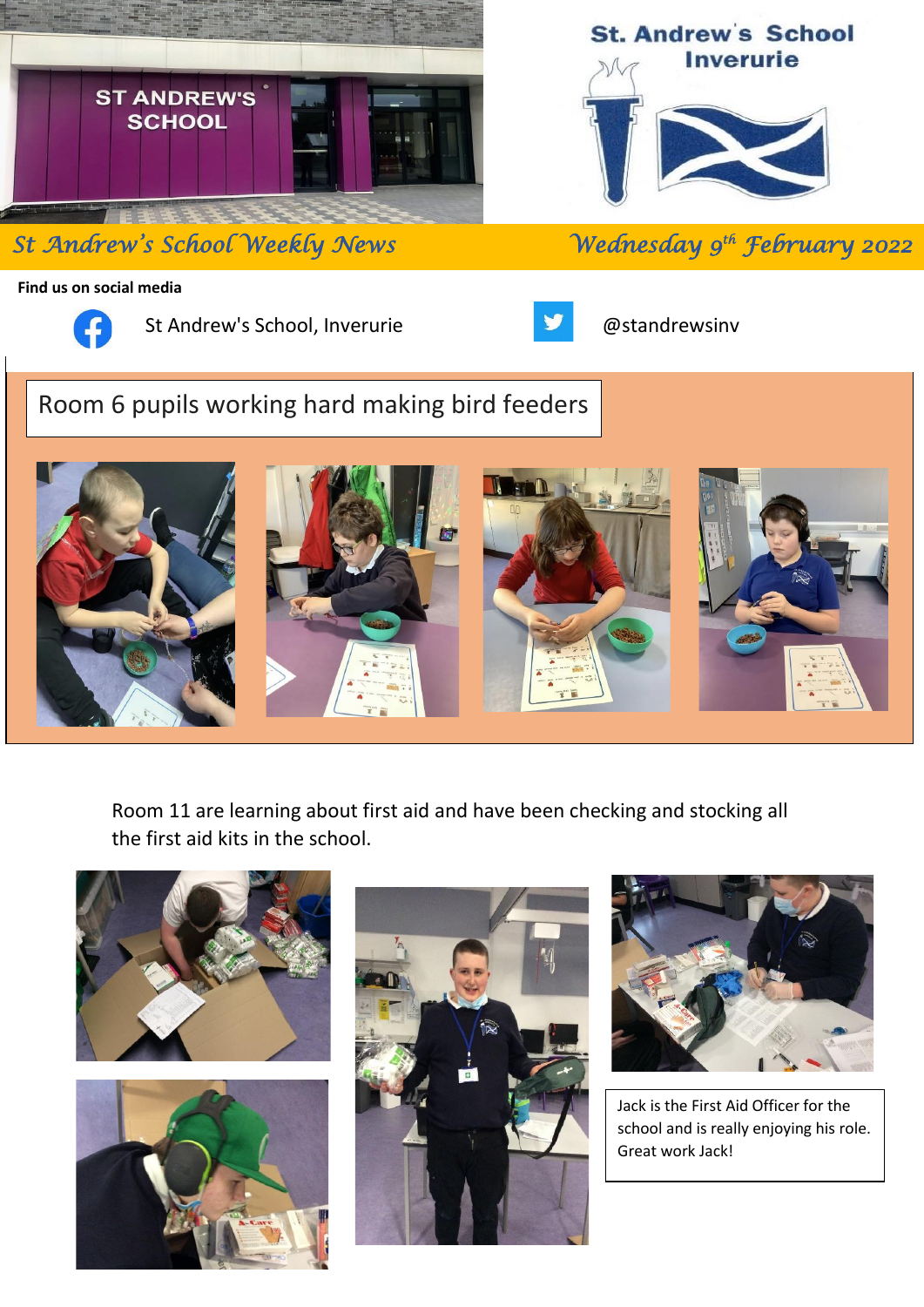Room 1 pupils exploring feely tubs and using their sense of touch to identify the contents.







Room 2 pupils enjoying their sensory story and having fun in the playpark.















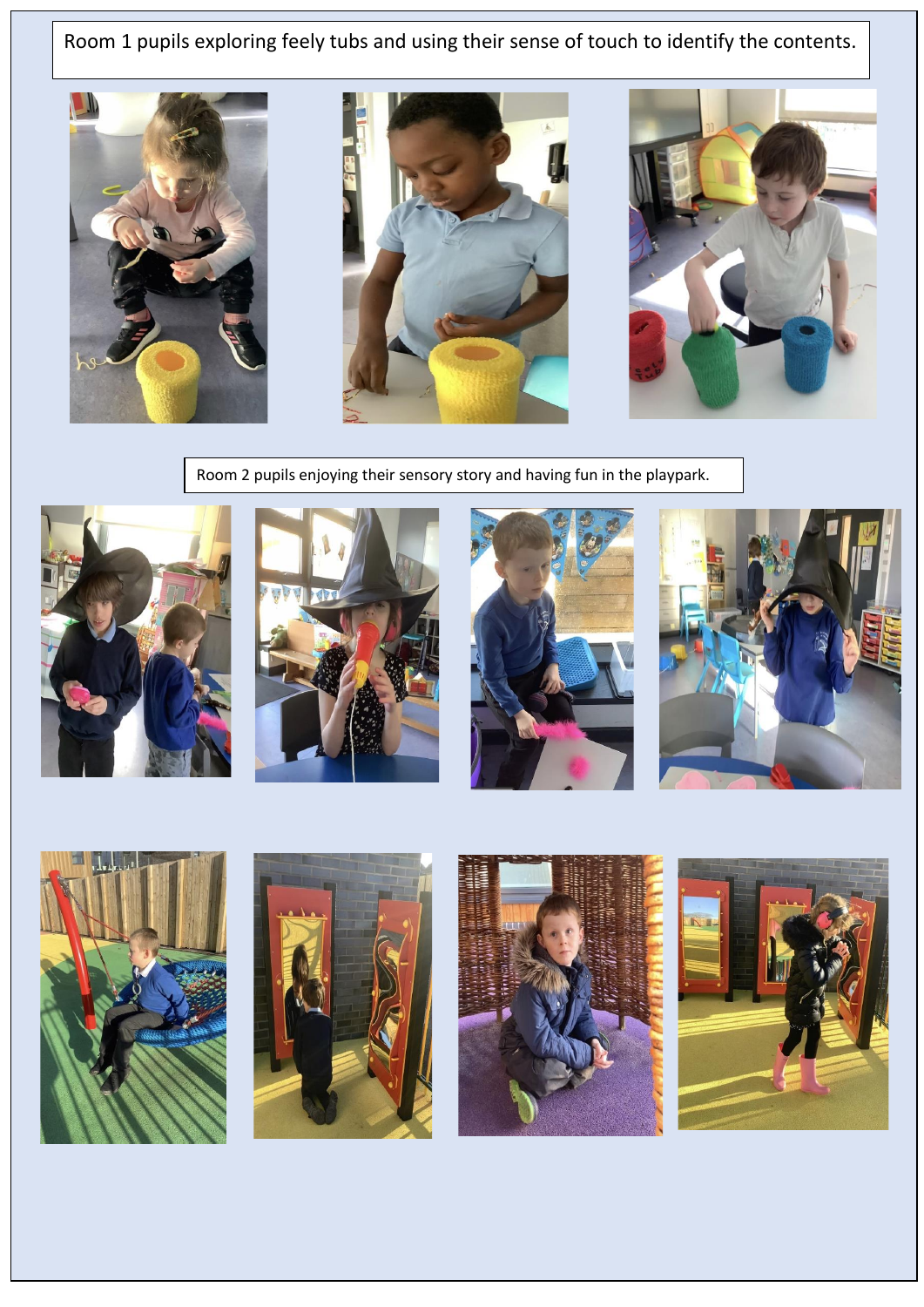## **Free bus travel for young people (under 22s) in Scotland**

A new scheme is launching on the 31st January 2022 and all young people living in Scotland aged between 5 and 21 years will be eligible for free bus travel within Scotland (for those aged 5 to 10 we are trying to encourage as many people as possible to apply using parentsportal).

## Why the Scheme is Important

The scheme is designed to help create a sustainable future for young people by embedding sustainable travel habits from an early age. This can help Scotland to tackle the climate emergency and meet targets to become net zero by 2045.

At the same time, the introduction of free bus travel for under 22s will also reduce inequalities and advance equality of opportunity and outcome for young people and families as well as having the potential to help address child poverty by reducing household outgoings. Free bus travel supports the delivery of a Just Transition and removes financial barriers, giving young people more and better choices in work, education, health and social activities.

Research commissioned in October 2021 revealed nationwide support for the roll out of free bus travel amongst young people – with almost two-thirds (61%) agreeing that access to public transport will play a central role in the fight against climate change. One full double decker bus equates to removing 75 single occupancy cars from Scotland's roads.

Transport Scotland has also worked with Barnardo's Scotland to make available additional training for bus drivers on child safeguarding in advance of the scheme's launch.

### Application Process

Applications are now open to all young people and children aged 5-21 years who can apply for their new or replacement NEC or Young Scot NEC to access the scheme from 31 January. However, we are asking that only those for whom bus travel is essential apply at this time, because of work, education, health or care reasons, for example, in line with restrictions relating to Covid-19. All other eligible applicants will be encouraged to apply at a later date through a national marketing campaign.

Children aged between  $5 - 15$  will need their parent or guardian to apply on their behalf. Young people aged 16 years and over will be able to apply for free bus travel themselves. Children under 5 years old can already travel on buses for free and they will not need to apply for a card.

For children aged 5 to 10 applications should be made via parentsportal. There is a video 'Parentsportal Free Bus Travel Application' with step-by-step instructions on the parentsportal application process on the ECS MIS Support SharePoint page.

For children aged 11 to 15 an application should be made via https://getyournec.scot/nec/. Please find step-by-step instructions on the application process for a NEC and free bus travel through getyournec.scot: https://www.youtube.com/watch?v=Ev\_sEjprEDE